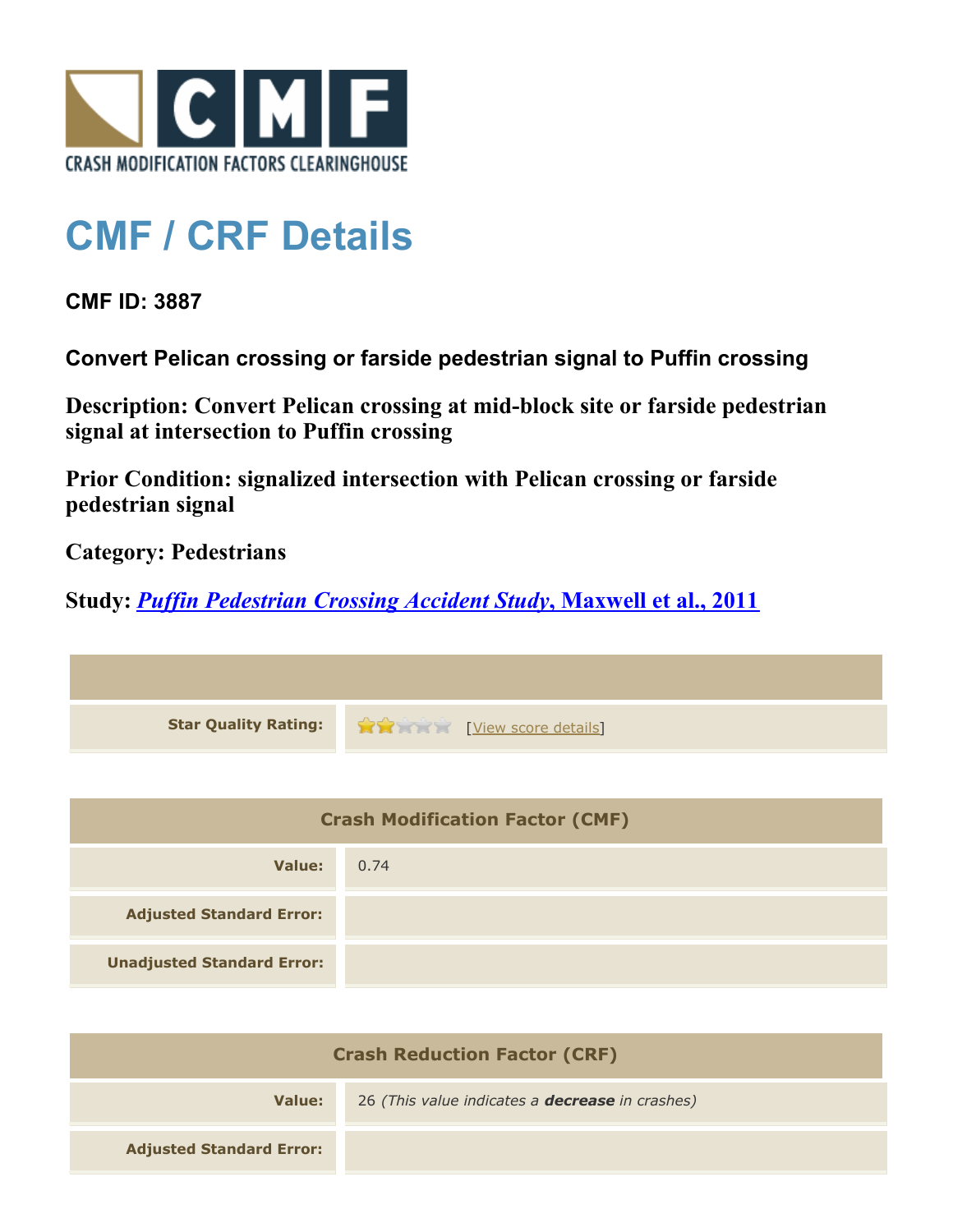| <b>Applicability</b>       |                                                                      |
|----------------------------|----------------------------------------------------------------------|
| <b>Crash Type:</b>         | All                                                                  |
| <b>Crash Severity:</b>     | K (fatal), A (serious injury), B (minor injury), C (possible injury) |
| <b>Roadway Types:</b>      | Not Specified                                                        |
| <b>Number of Lanes:</b>    |                                                                      |
| <b>Road Division Type:</b> |                                                                      |
| <b>Speed Limit:</b>        |                                                                      |
| <b>Area Type:</b>          | Not specified                                                        |
| <b>Traffic Volume:</b>     |                                                                      |
| <b>Time of Day:</b>        | All                                                                  |

## *If countermeasure is intersection-based*

| <b>Intersection Type:</b>         | Roadway/roadway (not interchange related) |
|-----------------------------------|-------------------------------------------|
| <b>Intersection Geometry:</b>     | $3$ -leg, $4$ -leg                        |
| <b>Traffic Control:</b>           | Signalized                                |
| <b>Major Road Traffic Volume:</b> |                                           |
| <b>Minor Road Traffic Volume:</b> |                                           |

| <b>Development Details</b>      |              |
|---------------------------------|--------------|
| <b>Date Range of Data Used:</b> | 1994 to 2007 |
| <b>Municipality:</b>            |              |
| State:                          |              |